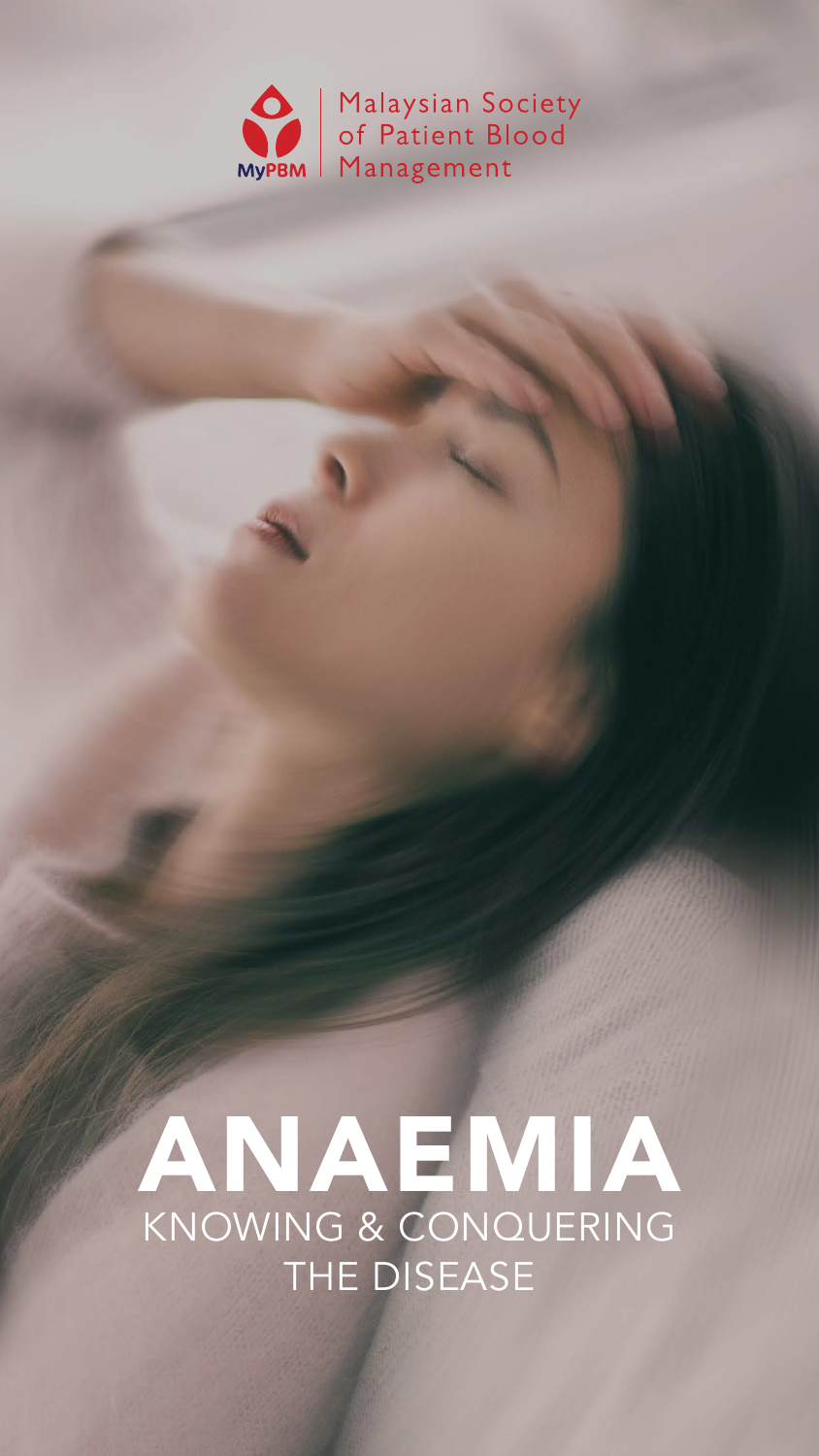## What is Anaemia?

Anaemia is a condition in which your body lacks enough healthy red blood cells to carry adequate oxygen to your body's tissues. Having anaemia can make you feel tired and weak as your heart and lungs need to work harder to send oxygen to these tissues.

There are many forms of anaemia, each with its own cause. Anaemia can be temporary or long term, and it can range from mild to severe.

- Iron Deficiency
- Reduced Vitamin B12 / Folate in diet
- Chronic illness, so iron is not available for blood production
- Kidney disease
- Blood loss from injury, menses or ulcers
- Bleeding disorders
- Red blood cells destroyed; example: G6PD deficiency
- Cancer
- Treatment of cancer
- Thalassemia

## Common causes of Anaemia:

# How do I know if I'm anaemic?

- If you have the risks (causes as mentioned), have signs and symptoms, please check your blood for the level of Haemoglobin (Hb).
- A Hb of below 13g/dL (male) or 12g/dL (female) indicates you have anaemia.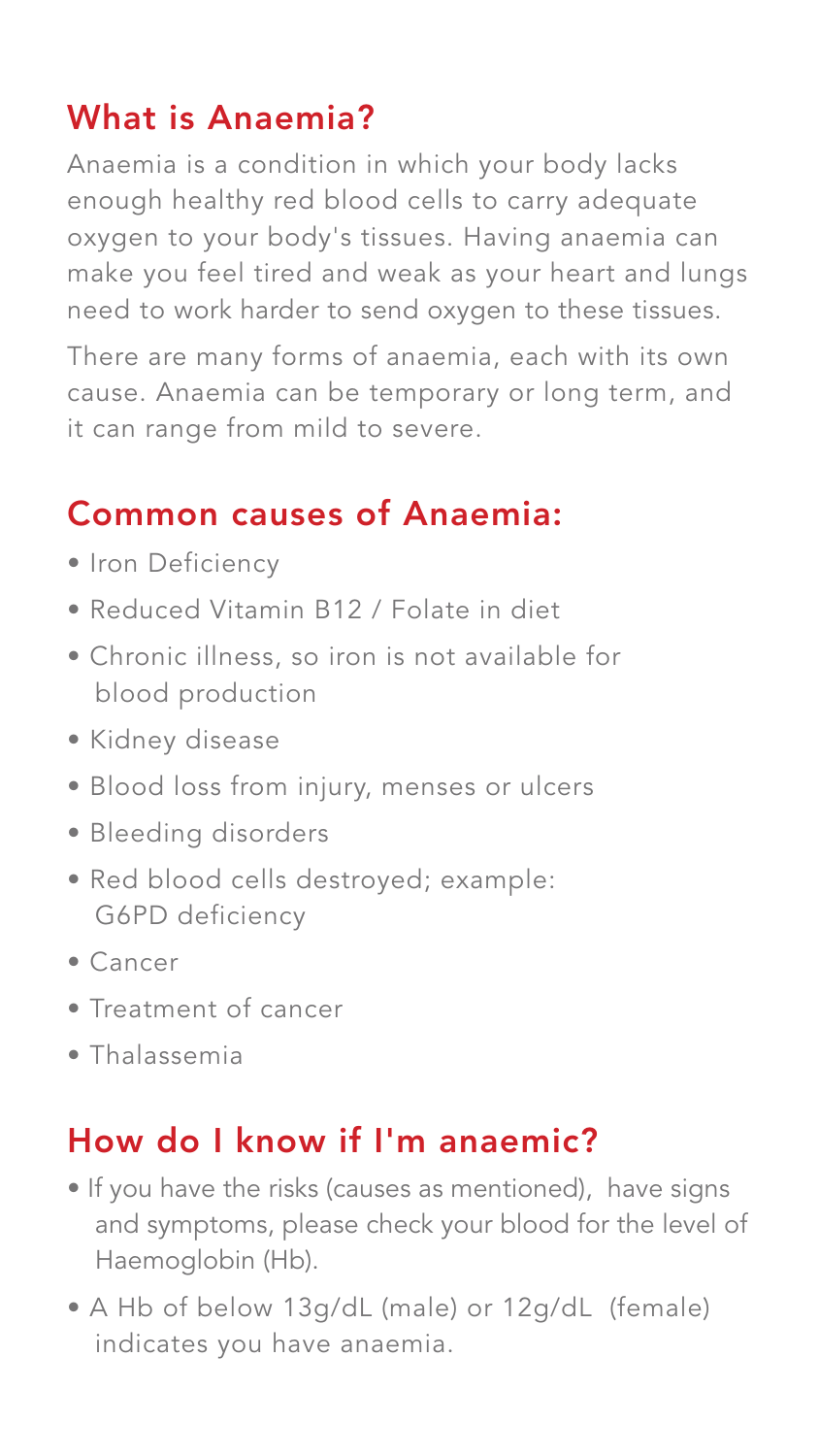# Signs & Symptoms of Anaemia:

# Dangerous Signs of Anaemia:

- Chest pain
- Difficulty breathing
- Fainting
- Accelerated heartbeat Dizziness
- Fatigue / tiredness
- Paleness
- Difficulty concentrating
- Hair loss

## How to treat Anaemia?

Address underlying cause Management options with medication:

#### Iron

- Essential in building red blood cells
- Important for innate immune system
- Diagnosis of Iron Deficiency: Serum Ferritin <30ng/mL

Iron tablets / liquid formulation should contain at least 100mg iron per serving

- Hormone that stimulates production of red blood cells in bone marrow
- Subcutaneous injection (injected below the skin)
- Acts as accelerator with iron as the fuel
- Only 10% of the iron is absorbed
- 6-12 months of continuous treatment
- To be taken on empty stomach, with water or Vitamin C rich fruit juice. (No coffee, tea or milk)
- 30-50% may suffer from gastrointestinal side effects (constipation / diarrhoea)
- Advise your doctor of side effects early / to switch to IV iron

Intravenous (injected into veins to the bloodstream)

- Correction with a single infusion for most patients
- Functional improvements within 48hours
- Safe and no gastrointestinal side effects

#### Vitamin B12 & Folic Acid

• Important vitamins that also stimulate red blood

#### cell production

#### Oral tablet

• Folic acid

• Vitamin B12

Intramuscular or subcutaneous injection (injected into the muscle or below the skin)

- Vitamin B12
- More effective than oral tablet especially if are digestive problems

#### Erythropoietin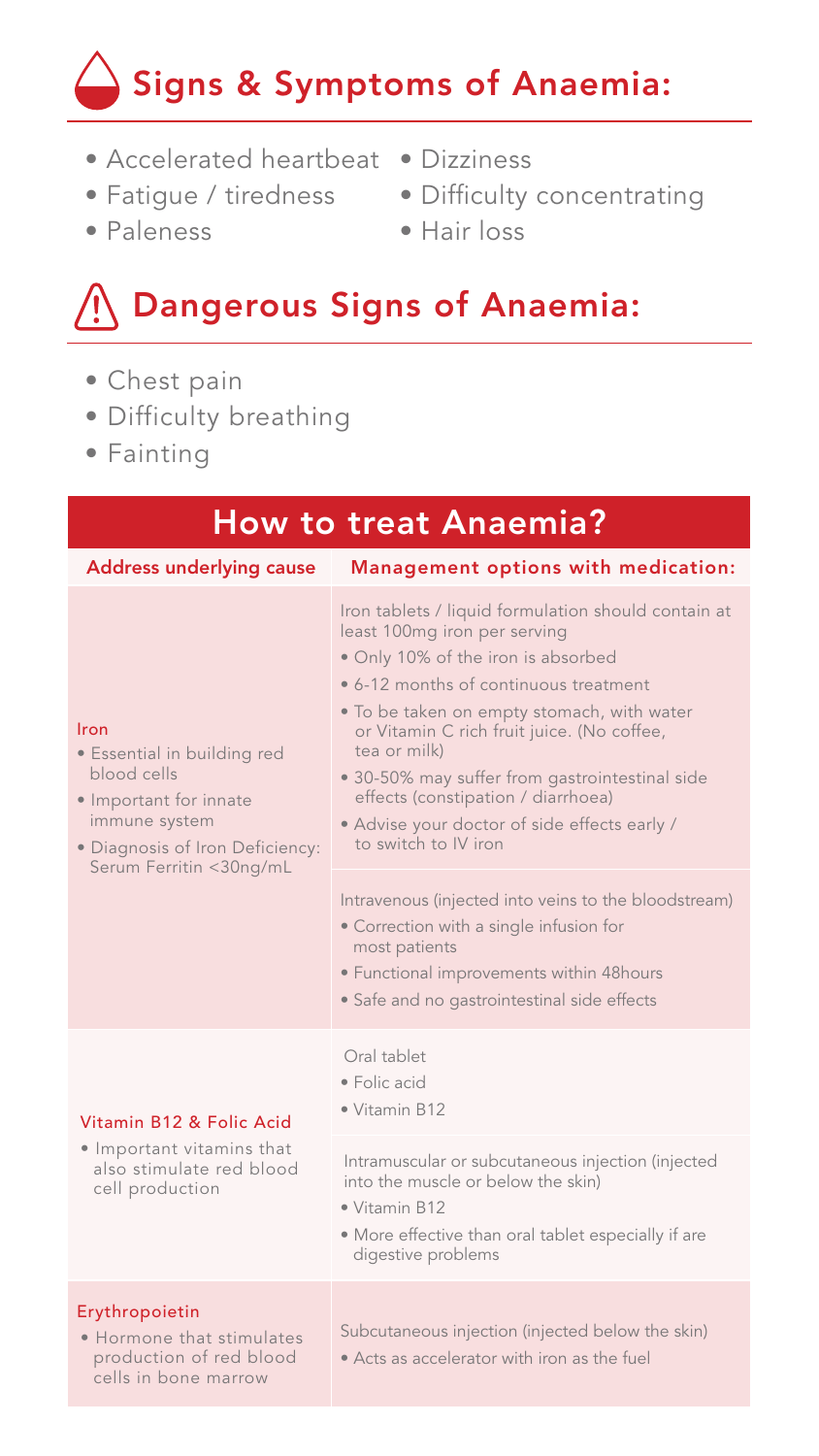### Iron Rich Diet

- Meat: beef, chicken, fish, lamb, oysters, liver
- Beans: peas, soybeans, baked beans
- Dried fruits: apricots, prunes, dates
- Enriched grains

It is recommended to consume iron rich food in combination with Vitamin C:

• Spinach, broccoli

- Lemon, orange, lime
- 100% juices of: mango, papaya, kiwi, tomato



Drugs & food that can decrease iron absorption:

- Tea
- Milk
- Calcium Supplementation

Food Rich In Vitamin B12:

• All meat, liver and dairy

### Food Rich in Folic Acid:

- Green Vegetables
- Oranges













## Nutritional Tips for Treating Anaemia